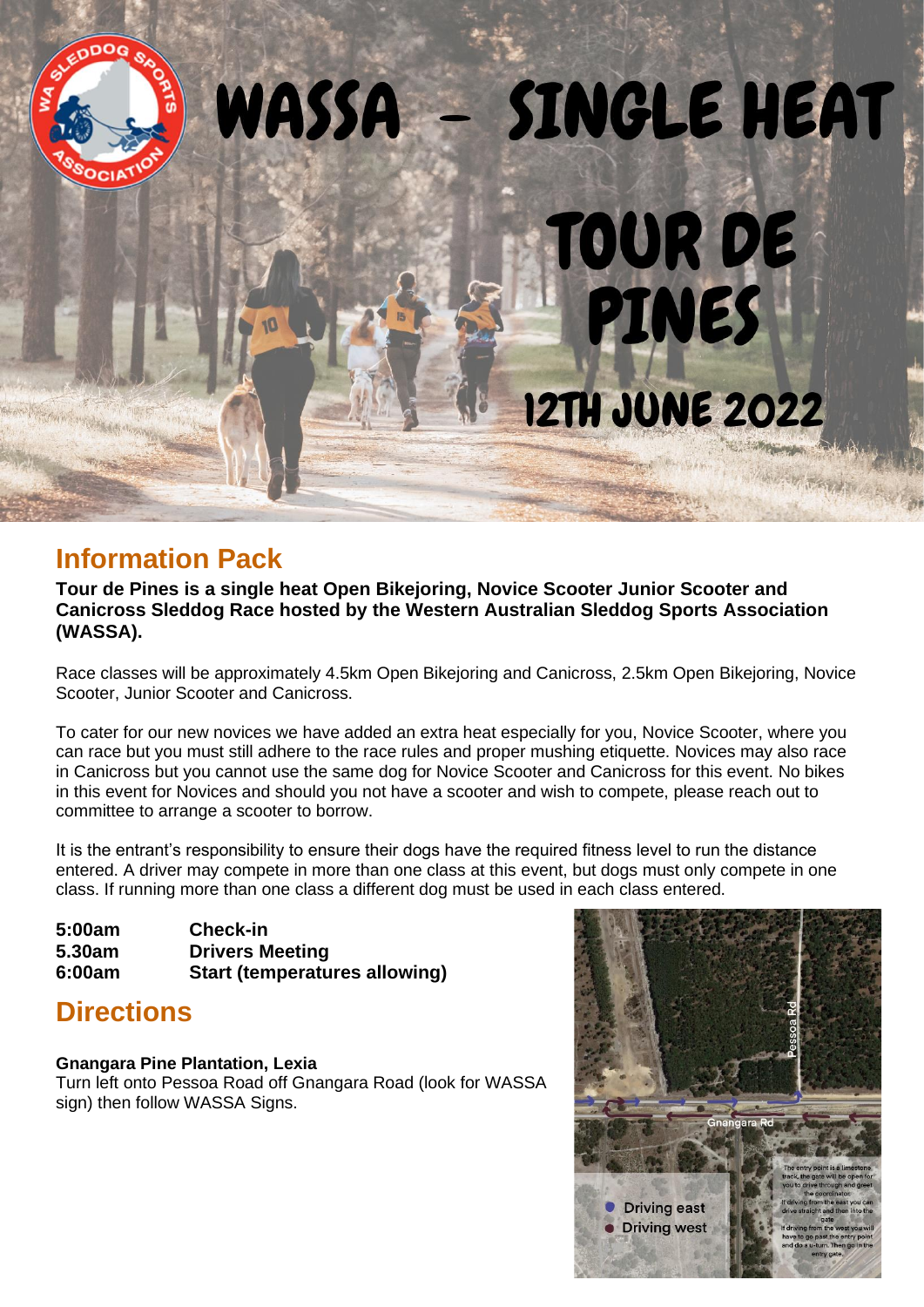# **Emergency Contact Info**

| <b>EVH Emergency Vet Hospital</b> |           | <b>Kingsway Veterinary Centre</b> |                                              | <b>AEC Emergency Vet Hospital</b> |                       |
|-----------------------------------|-----------|-----------------------------------|----------------------------------------------|-----------------------------------|-----------------------|
| 1 Chokolich St, Wangara           |           | <b>Kingsway Shopping Centre</b>   |                                              | 227 Great Eastern Highway,        |                       |
| Phone:                            | 9200 4460 | 168 Wanneroo Rd, Madeley          |                                              | Midland                           |                       |
|                                   | 24 hours  | Phone:<br>Saturday<br>Sunday      | 9309 9993<br>$9am - 4.30pm$<br>$10am - 12pm$ | Phone:                            | 6500 3010<br>24 hours |

# **Parking**

Parking will be available onsite. We ask you please ONLY park in the areas marked for parking on the day.

# **Race Schedule**

**Drivers meeting at 5:30am Sunday morning Racing starts at 6:00am (depending on temperature)**

- 4.5km Open Bikejoring
- 2.5km Open Bikejoring
- 2.5km Novice Scooter
- 2.5km Junior Scooter
- 4.5km Canicross<br>2.5km Canicross
- **Canicross**

\*Please note this is not the race grouping or order for the day.

There will be time after all the races are completed to cool down your dogs and chat to fellow competitors before presentations.

**All dogs MUST be on lead at all times. As a courtesy to competitors, any dogs in attendance not competing must be well clear of races in progress and competing dogs. Please ensure that all dogs not actively competing (or preparing to compete) in the current classes are kept either in the car, trailer or secured well away from the track. Do NOT walk your dog anywhere near the tracks while people are racing.**

**Race rules must be STRICTLY adhered to!**

### **Map of Tracks and Distances**

\*\*Please note: These are potential tracks and will be confirmed on the event day, this is due to current track damage\*\*

### **Open Bikejoring, Novice Scooter, Junior Scooter & Canicross**

2.5km track